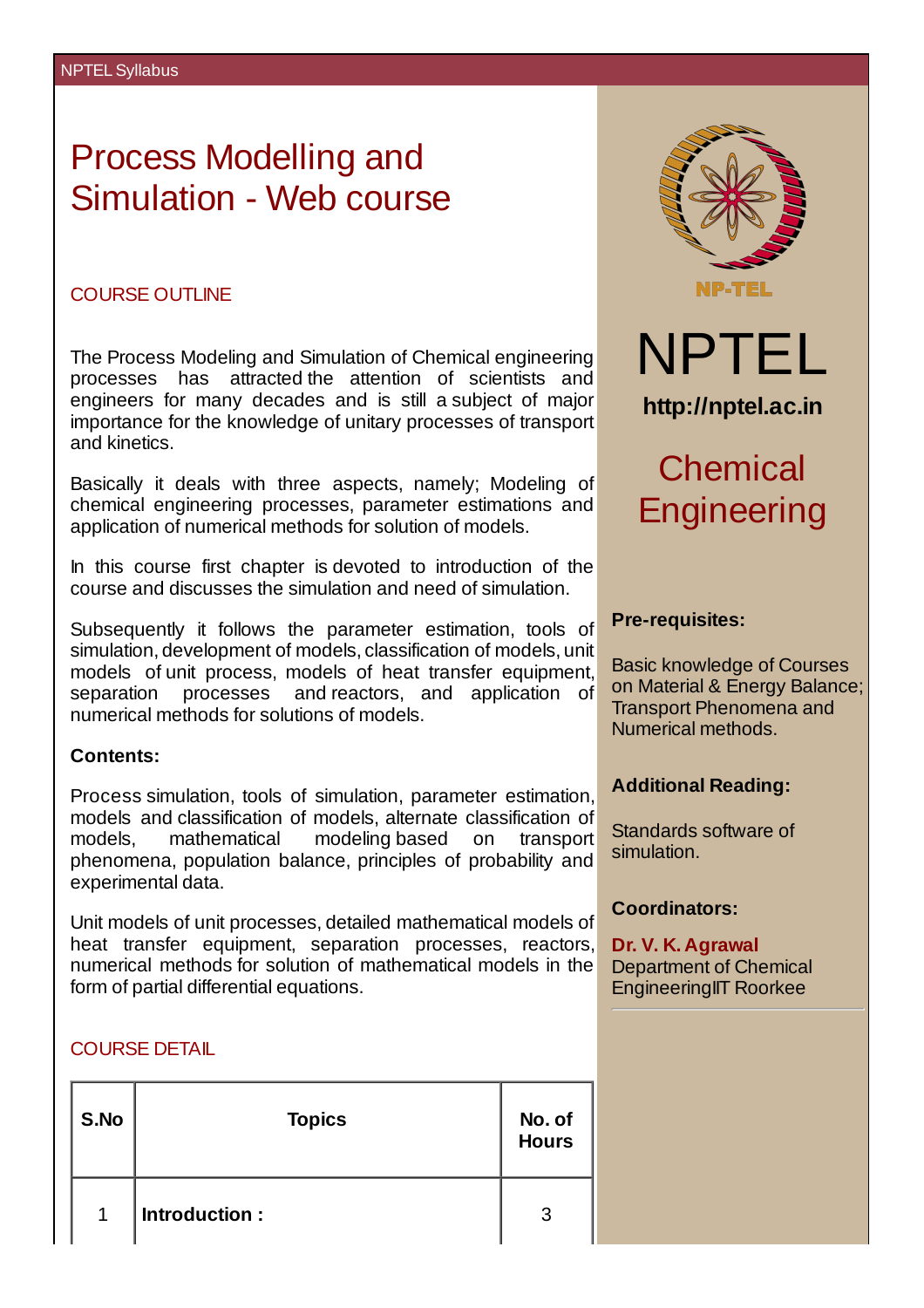|                | Introduction to process modeling and<br>simulation, tools of simulation, approaches<br>of simulation, planning of calculation in a<br>plant simulation.                                                                                                                                                                                                                                                                                                                              |                |  |
|----------------|--------------------------------------------------------------------------------------------------------------------------------------------------------------------------------------------------------------------------------------------------------------------------------------------------------------------------------------------------------------------------------------------------------------------------------------------------------------------------------------|----------------|--|
| $\overline{2}$ | <b>Parameter Estimation:</b><br>Parameter estimation techniques in<br>theoretical as well as numerical models.                                                                                                                                                                                                                                                                                                                                                                       | 3              |  |
| 3              | <b>Models:</b><br>Models, need of models and their<br>classification, models based on transport<br>phenomena principles, alternate<br>classification of models, population<br>balance, stochastic, and empirical models,<br>unit models.                                                                                                                                                                                                                                             | 8              |  |
| $\overline{4}$ | <b>Models of Heat Transfer Equipment:</b><br>Development of detailed mathematical<br>models of evaporators, use of Newton-<br>Raphson method for solving evaporator<br>problems.                                                                                                                                                                                                                                                                                                     | $\overline{4}$ |  |
| 5              | <b>Models of Separation Processes:</b><br>Separation of multicomponents mixtures<br>by use of a single equilibrium stage, flash<br>calculation under isothermal and adiabatic<br>conditions.<br>Tridigonal formulation of component-<br>material balances and equilibrium<br>relationships for distillation, absorption and<br>extraction of multicomponents.<br>Thiele and Geddes method plus $\theta$ -<br>method and Kb method, models of<br>absorbers, strippers and extractors. | 12             |  |
| 6              | <b>Models of Reactors:</b><br>Classification of fixed bed reactor models,<br>one dimensional and two dimensional<br>fixed bed reactor models, fluidized bed<br>reactor models, bioreactor models.                                                                                                                                                                                                                                                                                    | 4              |  |
|                |                                                                                                                                                                                                                                                                                                                                                                                                                                                                                      |                |  |